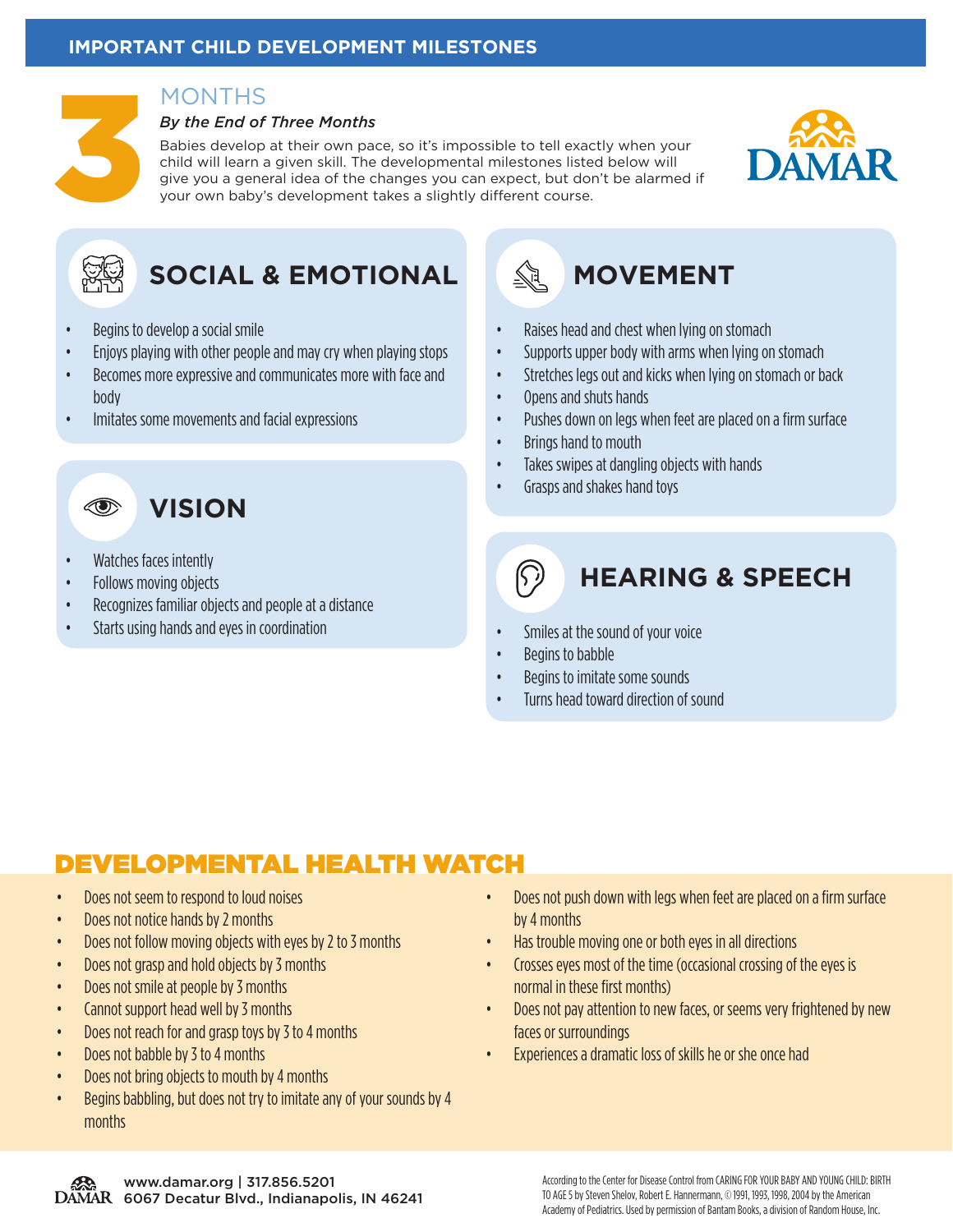

#### *By the End of Seven Months*

Babies develop at their own pace, so it's impossible to tell exactly when your child will learn a given skill. The developmental milestones listed below will give you a general idea of the changes you can expect, but don't be alarmed if your own baby's development takes a slightly different course.



# $\mathbb{N}$

## **MOVEMENT COGNITIVE**

- Rolls both ways (front to back, back to front)
- Sits with, and then without, support on hands
- Supports whole weight on legs
- Reaches with one hand
- Transfers object from hand to hand
- Uses hand to rake objects



- Responds to own name
- Begins to respond to "no"
- Can tell emotions by tone of voice
- Responds to sound by making sounds
- Uses voice to express joy and displeasure
- Babbles chains of sounds



- Finds partially hidden object
- Explores with hands and mouth
- Struggles to get objects that are out of reach



# **SOCIAL & EMOTIONAL**

- Enjoys social play
- Interested in mirror images
- Responds to other people's expressions of emotion and appears joyful often

≪ **VISION**

- Develops full color vision
- Distance vision matures
- Ability to track moving objects improves

## DEVELOPMENTAL HEALTH WATCH

- Seems very stiff, with tight muscles
- Seems very floppy, like a rag doll
- Head still flops back when body is pulled to a sitting position
- Reaches with one hand only
- Refuses to cuddle
- Shows no affection for the person who cares for him or her
- Doesn't seem to enjoy being around people
- One or both eyes consistently turn in or out
- Persistent tearing, eye drainage, or sensitivity to light
- Does not respond to sounds around him or her
- Has difficulty getting objects to mouth
- Does not turn head to locate sounds by 4 months



www.damar.org | 317.856.5201 DAMAR 6067 Decatur Blvd., Indianapolis, IN 46241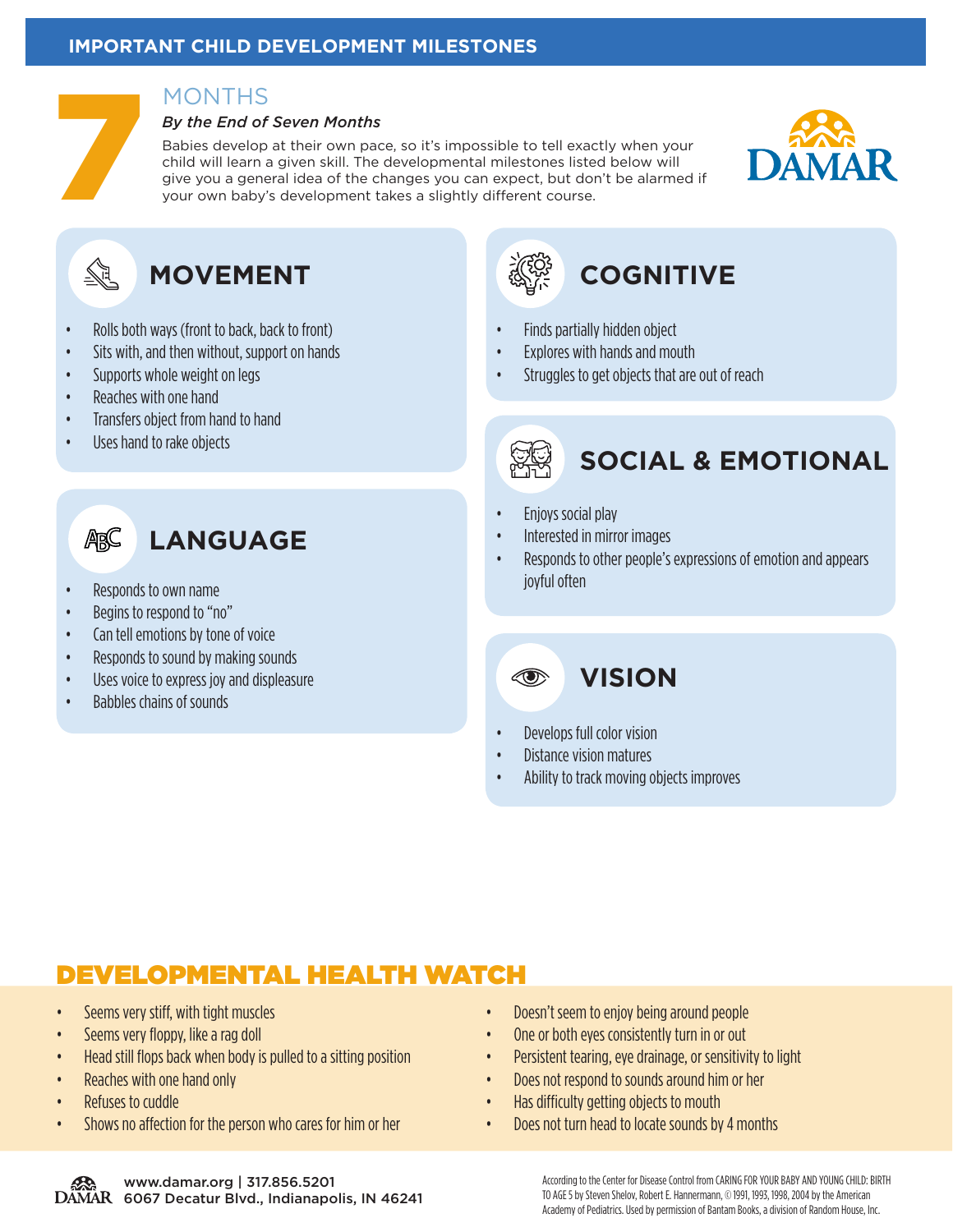

#### *By the End of One Year (12 months)*

YEAR (12 months)<br>By the End of One Year (12<br>Babies develop at their own pa<br>child will learn a given skill. The<br>give you a general idea of the e<br>your own baby's development Babies develop at their own pace, so it's impossible to tell exactly when your child will learn a given skill. The developmental milestones listed below will give you a general idea of the changes you can expect, but don't be alarmed if your own baby's development takes a slightly different course.





# **SOCIAL & EMOTIONAL FRAGGIOUS COGNITIVE**

- Shy or anxious with strangers
- Cries when mother or father leaves
- Enjoys imitating people in his play
- Shows specific preferences for certain people and toys
- Tests parental responses to his actions during feedings
- Tests parental responses to his behavior
- May be fearful in some situations
- Prefers mother and/or regular caregiver over all others
- Repeats sounds or gestures for attention
- Finger-feeds himself
- Extends arm or leg to help when being dressed



## **MOVEMENT**

- Reaches sitting position **business in the position** and the significant contract of the sitting position position without assistance
- Crawls forward on belly
- Assumes hands-and-knees position
- Creeps on hands and knees
- Gets from sitting to crawling or prone (lying on stomach)

position

- Pulls self up to stand
- Walks holding on to furniture
- Stands momentarily without support
- May walk two or three steps without support



- Explores objects in many different ways (shaking, banging, throwing, dropping)
- Finds hidden objects easily
- Looks at correct picture when the image is named Imitates gestures
- Begins to use objects correctly (drinking from cup, brushing hair, dialing phone, listening to receiver)

#### ARC **LANGUAGE**

- Pays increasing attention to speech
- Responds to simple verbal requests
- Responds to "no"
- shaking head for "no"
- Babbles with inflection (changes in tone)
- Says "dada" and "mama"
- Uses exclamations, such as "Oh-oh!"
- 



### **HAND & FINGER SKILLS**

- Uses pincher grasp
- Bangs two objects together
- Puts objects into container
- Takes objects out of container
- Lets objects go voluntarily
- Pokes with index finger
- Tries to imitate scribbling

### DEVELOPMENTAL HEALTH WATCH

- Does not crawl
- Drags one side of body while crawling (for over one month)
- Cannot stand when supported
- Does not search for objects that are hidden while he or she watches
- Says no single words ("mama" or "dada")
- Does not learn to use gestures, such as waving or shaking head
- Does not point to objects or pictures
- Experiences a dramatic loss of skills he or she once had

www.damar.org | 317.856.5201 DAMAR 6067 Decatur Blvd., Indianapolis, IN 46241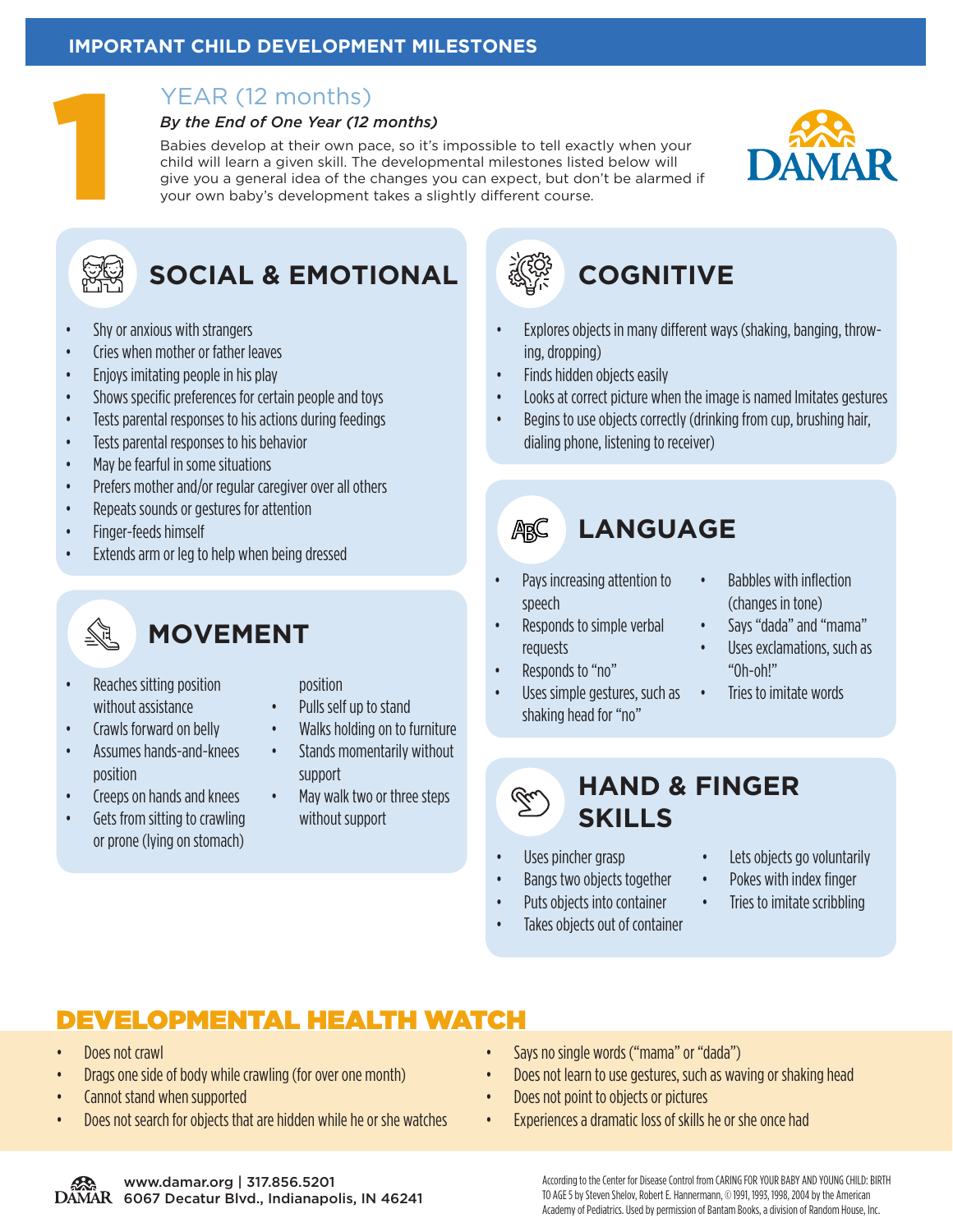

#### *By the End of Two Years (24 months)*

YEARS (24 months)<br>By the End of Two Years (24 n<br>Babies develop at their own pace,<br>child will learn a given skill. The de<br>give you a general idea of the cha<br>your own baby's development tak Babies develop at their own pace, so it's impossible to tell exactly when your child will learn a given skill. The developmental milestones listed below will give you a general idea of the changes you can expect, but don't be alarmed if your own baby's development takes a slightly different course.





## **SOCIAL**

- Imitates behavior of others, especially adults and older children
- More aware of herself as separate from others
- More excited about company of other children



- Demonstrates increasing independence
- Begins to show defiant behavior
- Separation anxiety increases toward midyear then fades



## **COGNITIVE**

- Finds objects even when hidden under two or three covers
- Begins to sort by shapes and colors
- Begins make-believe play

![](_page_3_Picture_20.jpeg)

## **MOVEMENT**

- Walks alone
- Pulls toys behind her while walking
- Carries large toy or several toys while walking
- Begins to run
- Stands on tiptoe
- Kicks a ball
- Climbs onto and down from furniture unassisted
- Walks up and down stairs holding on to support

#### ABC **LANGUAGE**

- Points to object or picture when it's named for him
- Recognizes names of familiar people, objects, and body parts
- Says several single words (by 15 to 18 months)
- Uses simple phrases (by 18 to 24 months)
- Uses 2- to 4-word sentences
- Follows simple instructions
- Repeats words overheard in conversation

![](_page_3_Picture_39.jpeg)

### **HAND & FINGER SKILLS**

- Scribbles on his or her own
- Turns over container to pour out contents
- Builds tower of four blocks or more
- Might use one hand more often than the other

## DEVELOPMENTAL HEALTH WATCH

- Cannot walk by 18 months
- Fails to develop a mature heel-toe walking pattern after several months of walking, or walks only on his toes
- Does not speak at least 15 words
- Does not use two-word sentences by age 2
- By 15 months, does not seem to know the function of common

household objects (brush, telephone, bell, fork, spoon)

- Does not imitate actions or words by the end of this period
- Does not follow simple instructions by age 2
- Cannot push a wheeled toy by age 2
- Experiences a dramatic loss of skills he or she once had

www.damar.org | 317.856.5201 DAMAR 6067 Decatur Blvd., Indianapolis, IN 46241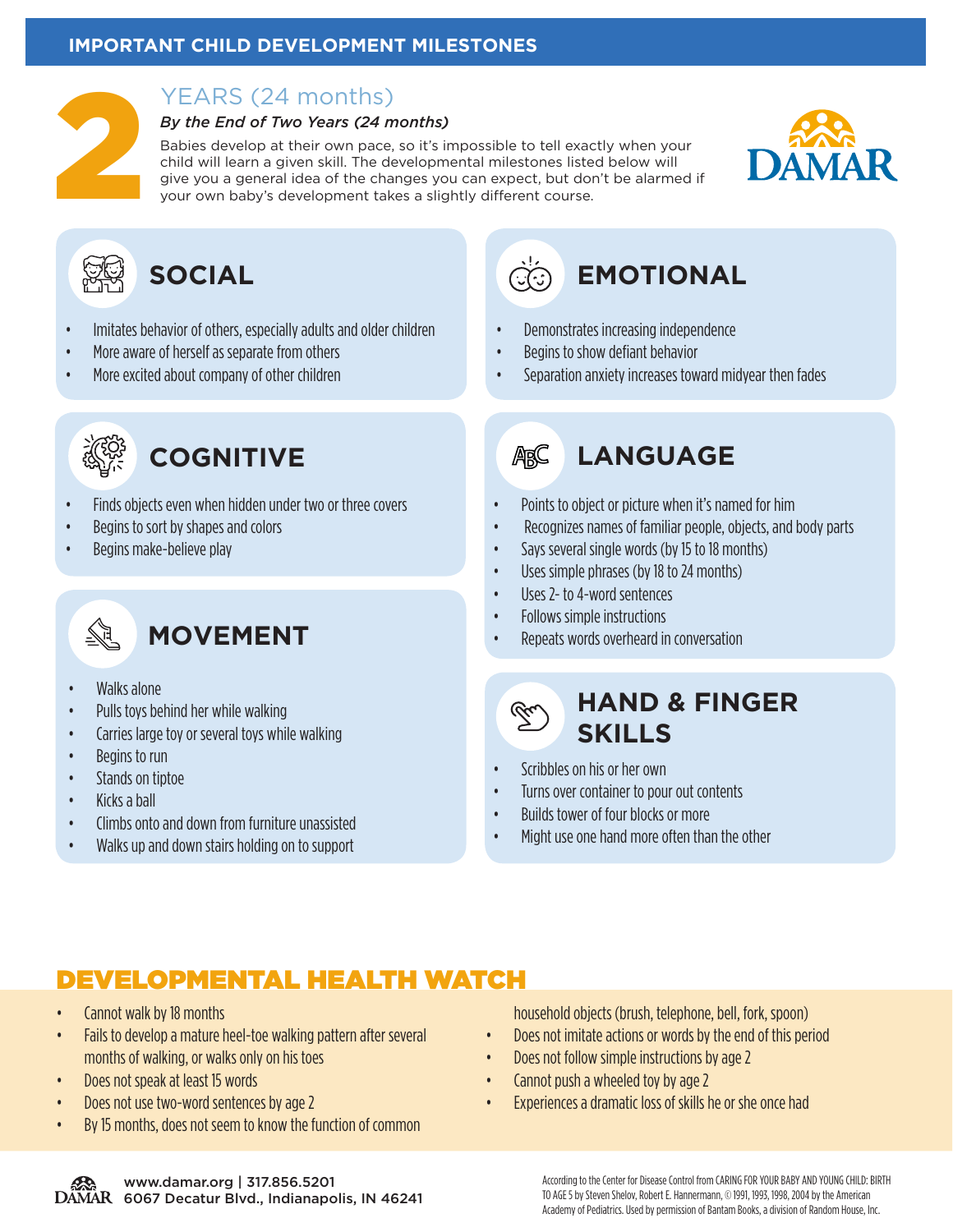![](_page_4_Picture_1.jpeg)

#### *By the End of Three Years (36 months)*

YEARS (36 months)<br>By the End of Three Years (36<br>Babies develop at their own pace,<br>child will learn a given skill. The de<br>give you a general idea of the cha<br>your own baby's development tak Babies develop at their own pace, so it's impossible to tell exactly when your child will learn a given skill. The developmental milestones listed below will give you a general idea of the changes you can expect, but don't be alarmed if your own baby's development takes a slightly different course.

![](_page_4_Picture_5.jpeg)

![](_page_4_Picture_6.jpeg)

## **SOCIAL**

- Imitates adults and playmates
- Spontaneously shows affection for familiar playmates
- Can take turns in games
- Understands concept of "mine" and "his/hers"

![](_page_4_Picture_12.jpeg)

# **COGNITIVE**

- Makes mechanical toys work
- Matches an object in her hand or room to a picture in a book
- Plays make-believe with dolls, animals, and people
- Sorts objects by shape and color
- Completes puzzles with three or four pieces
- Understands concept of "two"

![](_page_4_Picture_20.jpeg)

### **HAND & FINGER SKILLS**

- Makes up-and-down, sideto-side, and circular lines with pencil or crayon
- Turns book pages one at a time
- Builds a tower of more than
- six blocks
- Holds a pencil in writing position
- Screws and unscrews jar lids, nuts, and bolts
- Turns rotating handles

# **LANGUAGE**

- Follows a two- or three-part command
- Recognizes and identifies almost all common objects and pictures
- Understands most sentences
- Understands placement in space ("on," "in," "under")
- Uses 4- to 5-word sentences
- Can say name, age, and sex
- Uses pronouns (I, you, me, we, they) and some plurals (cars, dogs, cats)
- Strangers can understand most of her words

![](_page_4_Picture_38.jpeg)

**ABC** 

## **MOVEMENT**

- Climbs well
- Walks up and down stairs. alternating feet (one foot per stair step)
- Runs easily
- Pedals tricycle
- Bends over easily without falling

Kicks hall

![](_page_4_Picture_46.jpeg)

- Expresses affection openly
- Expresses a wide range of emotions
- By 3, separates easily from parents
- Objects to major changes in routine

### DEVELOPMENTAL HEALTH WATCH

- Frequent falling and difficulty with stairs
- Persistent drooling or very unclear speech
- Cannot build a tower of more than four blocks
- Difficulty manipulating small objects
- Cannot copy a circle by age 3
- Cannot communicate in short phrases
- No involvement in "pretend" play
- Does not understand simple instructions
- Little interest in other children
- Extreme difficulty separating from mother or primary caregiver
- Poor eye contact
- Limited interest in toys
- Experiences a dramatic loss of skills he or she once had

www.damar.org | 317.856.5201 DAMAR 6067 Decatur Blvd., Indianapolis, IN 46241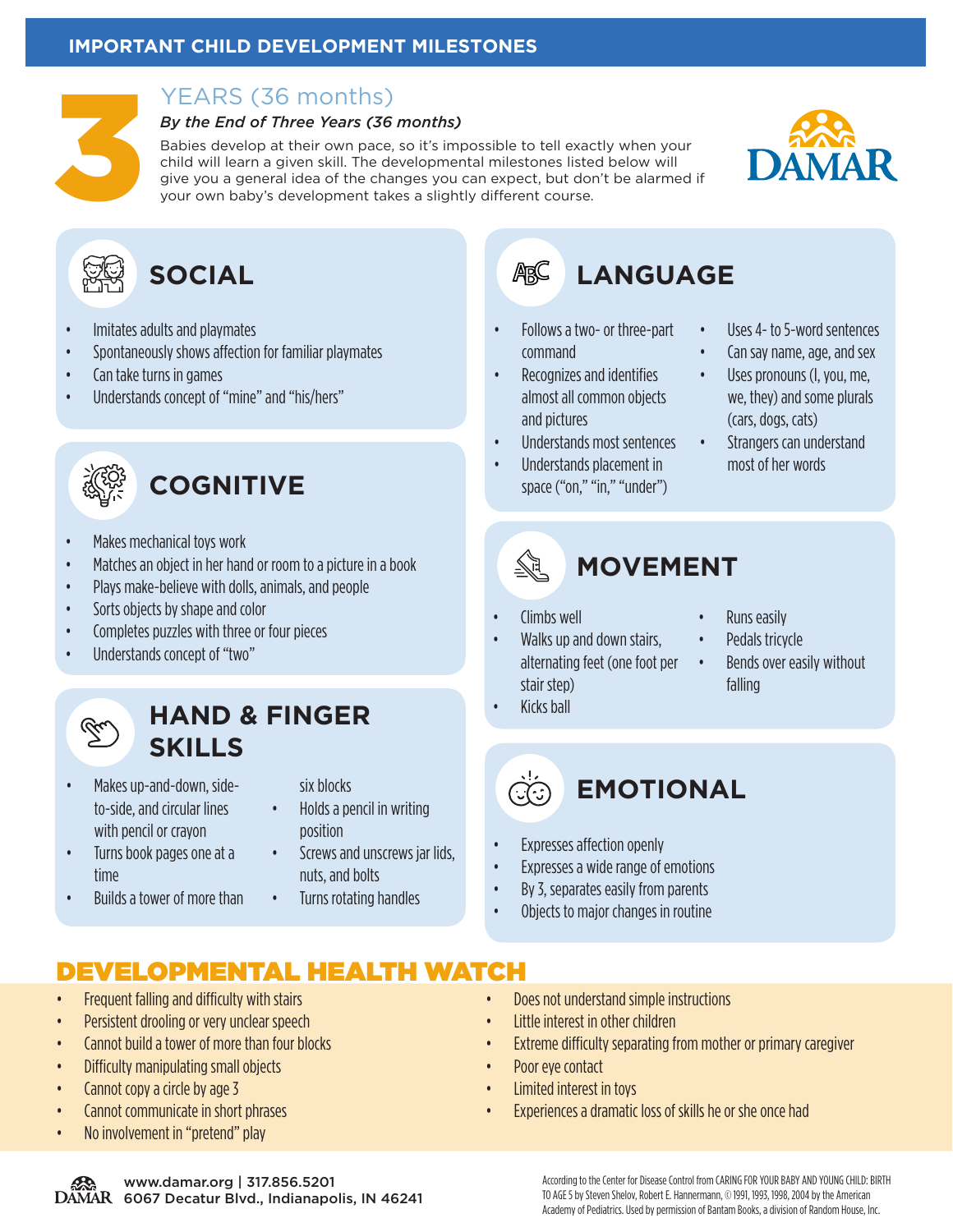![](_page_5_Picture_1.jpeg)

#### *By the End of Four Years (48 months)*

YEARS (48 months)<br>By the End of Four Years (48 r<br>Babies develop at their own pace,<br>child will learn a given skill. The de<br>give you a general idea of the cha<br>your own baby's development tak Babies develop at their own pace, so it's impossible to tell exactly when your child will learn a given skill. The developmental milestones listed below will give you a general idea of the changes you can expect, but don't be alarmed if your own baby's development takes a slightly different course.

![](_page_5_Picture_5.jpeg)

## ARC

- Has mastered some basic rules of grammar
- Speaks in sentences of five to six words
- Speaks clearly enough for strangers to understand
- Tells stories

### **LANGUAGE HAND & FINGER SKILLS**

- Copies square shapes
- Draws a person with two to four body parts
- Uses scissors
- Draws circles and squares
	- Begins to copy some capital **letters**

<u>ु?</u>

### **EMOTIONAL MOVEMENT**

- Imagines that many unfamiliar images may be "monsters"
- Views self as a whole person involving body, mind, and feelings
- Often cannot tell the difference between fantasy and reality

![](_page_5_Picture_22.jpeg)

# **COGNITIVE**

- Correctly names some colors
- Understands the concept of counting and may know a few numbers
- Tries to solve problems from a single point of view
- Begins to have a clearer sense of time
- Follows three-part commands
- Recalls parts of a story
- Understands the concepts of "same" and "different"
- Engages in fantasy play

## DEVELOPMENTAL HEALTH WATCH

- Cannot throw a ball overhand
- Cannot jump in place
- Cannot ride a tricycle
- Cannot grasp a crayon between thumb and fingers
- Has difficulty scribbling
- Cannot stack four blocks
- Still clings or cries whenever parents leave
- Shows no interest in interactive games
- Ignores other children
- Doesn't respond to people outside the family
- Doesn't engage in fantasy play
- Resists dressing, sleeping, using the toilet
- Lashes out without any self-control when angry or upset

• Plays "Mom" or "Dad" Increasingly inventive in fantasy play

- Cannot copy a circle
- Doesn't use sentences of more than three words
- Doesn't use "me" and "you" correctly Experiences a dramatic loss of skills he or she once had
- Hops and stands on one foot up to five seconds Throws hall overhand
	- Catches bounced ball most of the time
		- Moves forward and backward with agility

According to the Center for Disease Control from CARING FOR YOUR BABY AND YOUNG CHILD: BIRTH TO AGE 5 by Steven Shelov, Robert E. Hannermann, © 1991, 1993, 1998, 2004 by the American Academy of Pediatrics. Used by permission of Bantam Books, a division of Random House, Inc.

![](_page_5_Picture_53.jpeg)

- 
- 

![](_page_5_Picture_57.jpeg)

![](_page_5_Picture_58.jpeg)

• Goes upstairs and downstairs without support • Kicks ball forward

• Cooperates with other children

• Negotiates solutions to conflicts

• Dresses and undresses

More independent

![](_page_5_Picture_60.jpeg)

![](_page_5_Picture_61.jpeg)

![](_page_5_Picture_62.jpeg)

![](_page_5_Picture_63.jpeg)